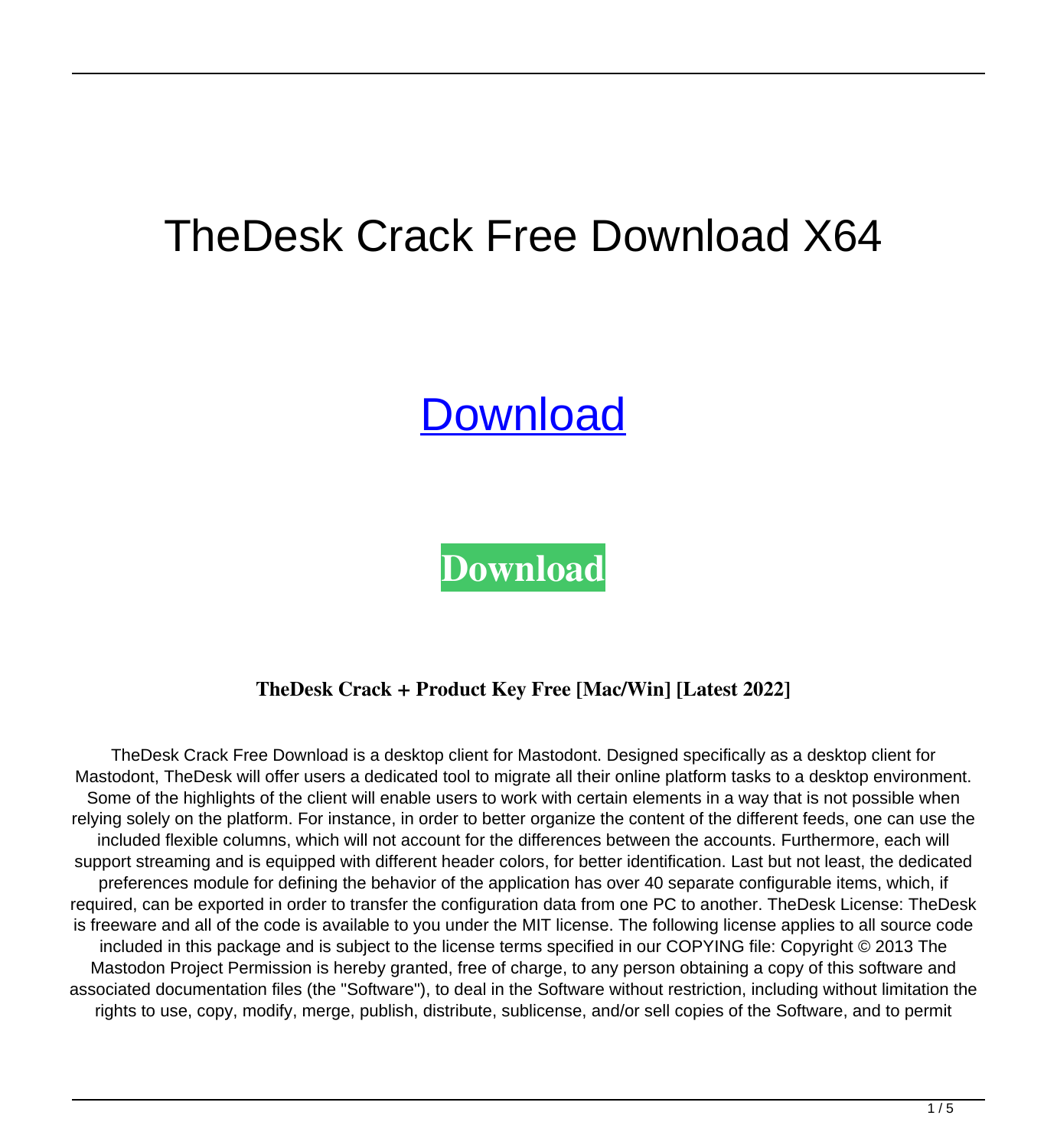persons to whom the Software is furnished to do so, subject to the following conditions: The above copyright notice and this permission notice shall be included in all copies or substantial portions of the Software. THE SOFTWARE IS PROVIDED "AS IS", WITHOUT WARRANTY OF ANY KIND, EXPRESS OR IMPLIED, INCLUDING BUT NOT LIMITED TO THE WARRANTIES OF MERCHANTABILITY, FITNESS FOR A PARTICULAR PURPOSE AND NONINFRINGEMENT. IN NO EVENT SHALL THE AUTHORS OR COPYRIGHT HOLDERS BE LIABLE FOR ANY CLAIM, DAMAGES OR OTHER LIABILITY, WHETHER IN AN ACTION OF CONTRACT, TORT OR OTHERWISE, ARISING FROM, OUT OF OR IN CONNECTION WITH THE SOFTWARE OR THE USE OR OTHER DEALINGS IN THE SOFTWARE.Q: Update Table using Stored Procedure - Error #1064 I am creating an UPDATE statement to modify values of one table. I want to

#### **TheDesk Crack+ Activator [Updated] 2022**

Units: Graphical User Interface: YES Signed: YES Contact: Henk Scholtz (henk@mijn.net) Home Page: License: GNU General Public License v2 Previous Versions: Download: TÜV SÜD TÜV SÜD is a German certification and testing company. The company is listed on the Frankfurt Stock Exchange and is a component of the DAX index. Since 2004 the company is listed in the Eurolist, an index of 25 German companies for which it has been suggested that the companies be listed on the Frankfurt Stock Exchange. TÜV SÜD is a component of the SDAX-30, an index of 30 companies from the DAX. The company is headquartered in Düsseldorf, Germany, with a worldwide network of laboratories. Its business areas are testing, certification and inspection, energy, software testing, fire protection and safety, security, and maintenance.The complete cDNA sequence of the cellular retinol-binding protein-II from bovine testis. Cellular retinolbinding protein-II was purified from bovine testis. The complete cDNA sequence of cRBP-II was determined from a cDNA library obtained from bovine testis. This sequence has all the characteristic features of a bovine cellular retinol-binding protein cDNA, as well as that of the previously reported human cRBP-II. Comparison of the deduced amino acid sequences of bovine cRBP-II and human cRBP-II indicated 77% similarity.Lenore Hope Goldwater Lenore Hope Goldwater (born October 10, 1923) is an American philanthropist and the oldest child of philanthropist and former Senator Barry Goldwater. In 2004, she was inducted into the New Jersey Hall of Fame. Early life Lenore Goldwater was born in Phoenix, Arizona on October 10, 1923, the daughter of philanthropist and former Senator Barry Goldwater and his wife, socialite and author Pauline Goldwater. She was raised in Phoenix, Chicago, and Washington, D.C. 81e310abbf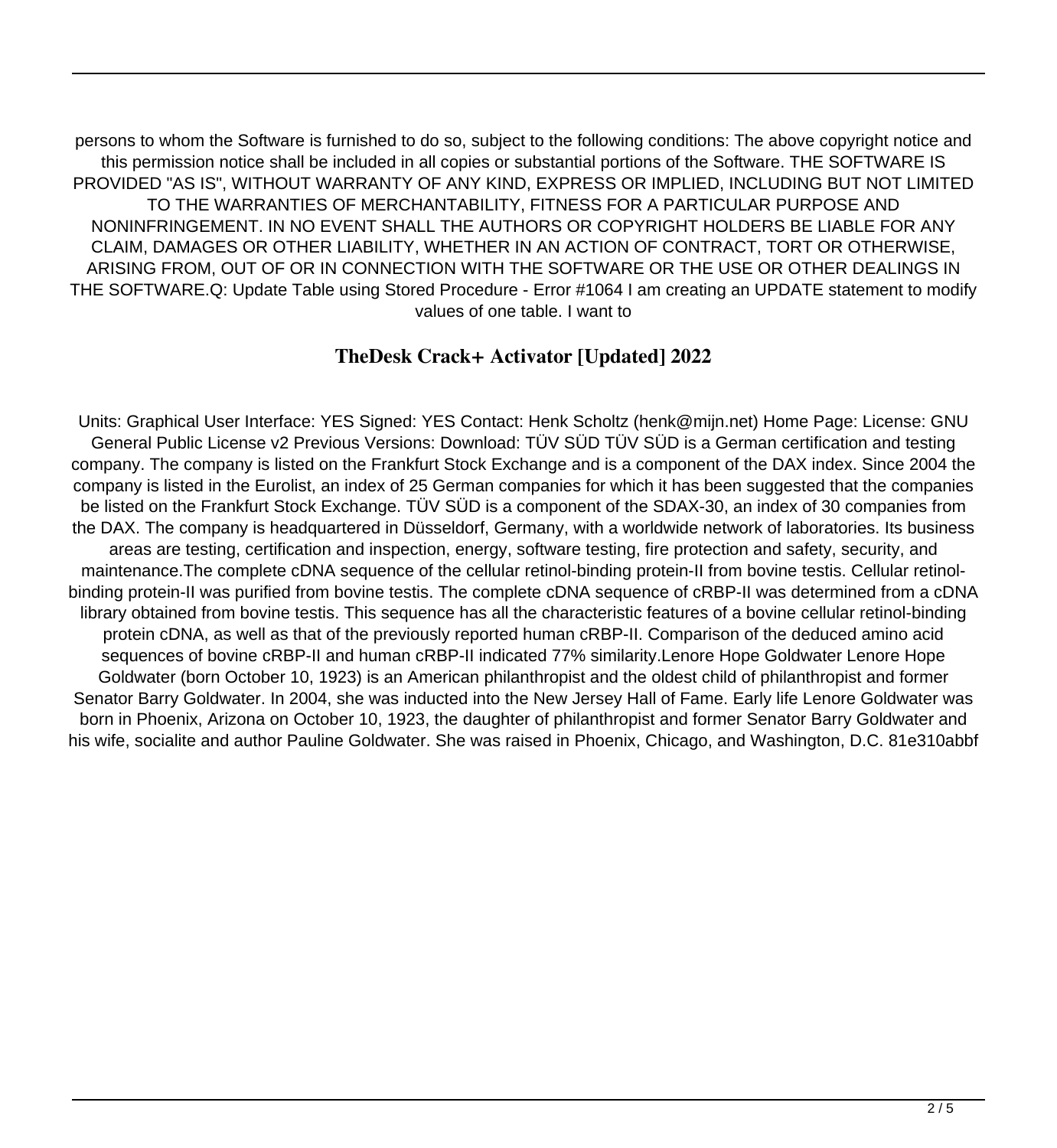#### **TheDesk Crack+ Keygen X64**

Mastodon is a free, open source, decentralized microblogging and networking platform. It was created to make it possible for Twitter and Facebook users to be able to communicate, distribute their messages, interact with friends and use public services as if they were using the same applications. Description: TheDesk is a node management tool for Mastodon. It's designed to simplify the management of multiple instances. Each instance is kept in its own virtual machine. Each virtual machine is located in its own physical box on your local network. Each instance has its own copy of The Desk. This allows you to easily manage instances. Instances can be managed in The Desk. You can create, delete, view statistics and edit them. The Desk allows you to save your instance configuration and save it as a template to be used with other instances. There is a client for Windows, Mac and Linux. Description: The Desk is a node management tool for Mastodon. It's designed to simplify the management of multiple instances. Each instance is kept in its own virtual machine. Each virtual machine is located in its own physical box on your local network. Each instance has its own copy of The Desk. This allows you to easily manage instances. Instances can be managed in The Desk. You can create, delete, view statistics and edit them. The Desk allows you to save your instance configuration and save it as a template to be used with other instances. There is a client for Windows, Mac and Linux. Description: The Desk is a node management tool for Mastodon. It's designed to simplify the management of multiple instances. Each instance is kept in its own virtual machine. Each virtual machine is located in its own physical box on your local network. Each instance has its own copy of The Desk. This allows you to easily manage instances. Instances can be managed in The Desk. You can create, delete, view statistics and edit them. The Desk allows you to save your instance configuration and save it as a template to be used with other instances. There is a client for Windows, Mac and Linux. Description: "The Desk is a node management tool for Mastodon. It's designed to simplify the management of multiple instances. Each instance is kept in its own virtual machine. Each virtual machine is located in its own physical box on your local network. Each instance has its own copy of The Desk. This allows you to easily manage instances. Instances can be managed in The Desk. You can create, delete, view statistics

## **What's New In TheDesk?**

A desktop client for Mastodont that features an easy to use and intuitive user interface and an array of tools that will help users to carry out various tasks that can be carried out on the platform. With this in mind, TheDesk is extremely different from any other applications that have been released so far. The interface is extremely simple, almost minimalistic. It is completely focused on user interaction, what the users do with it (post/read/mute/follow, etc.) is irrelevant. The first thing that will stand out about the client is that it is actually the only desktop client that is completely free. Some other platforms offer a free client, but it always comes with certain limitations, which is not the case with TheDesk. In addition, there are no updates, which means that it will not receive any fixes from the Mastodont developers, and it will be only a partial client. In short, this is an all-in-one desktop client for Mastodont and it is completely free. As we mentioned before, there are no limitations, the client is only free for personal use and we hope that the developers will continue to be nice to their users and provide an update to this client every now and then. If you are really interested in this project, or in the technology behind it, you can support this project by making a donation or by purchasing a Premium License. I've been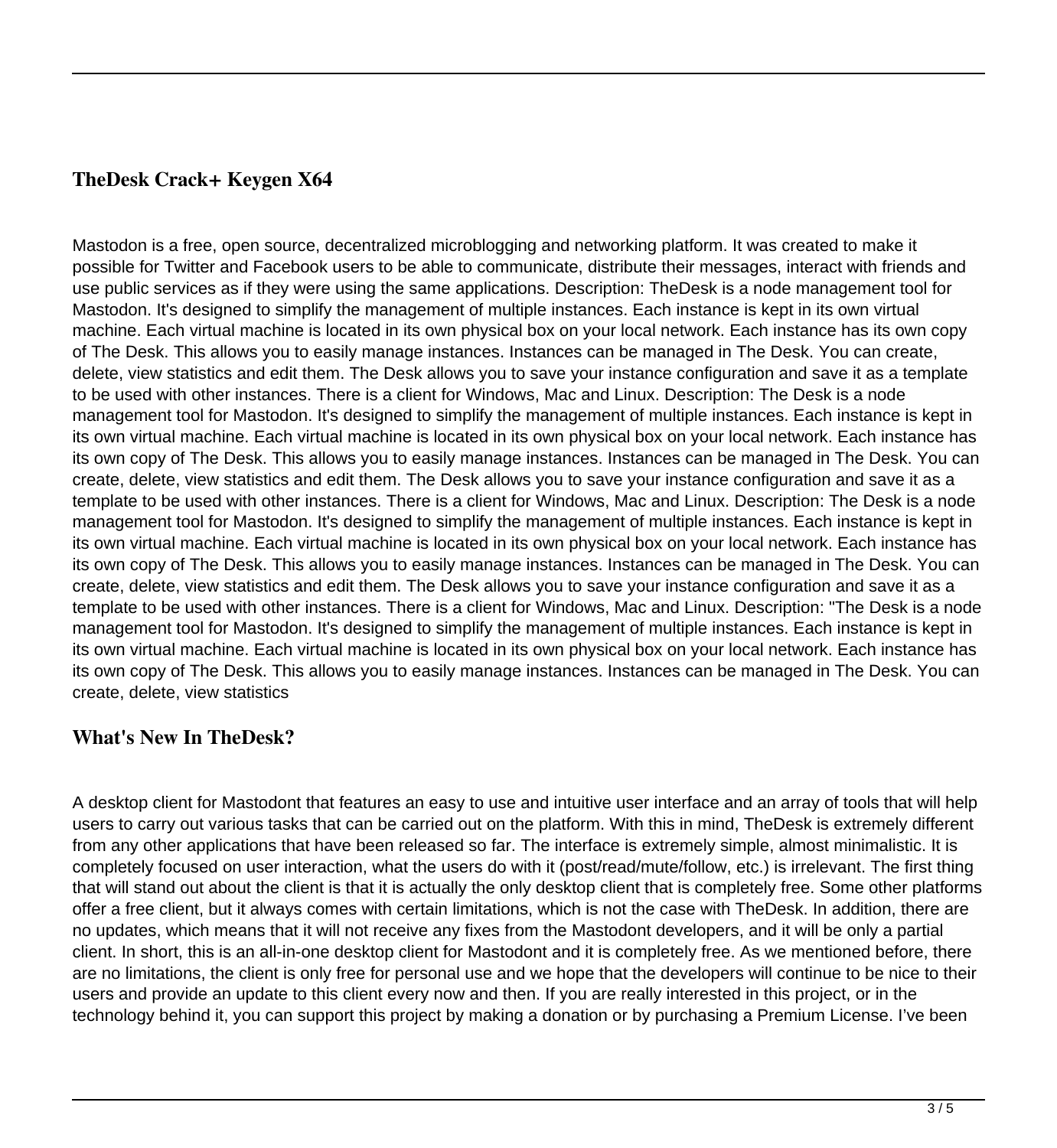using Mastodont as my social media website for the last few years. It is a completely dedicated desktop client, as we can read in the official website, which means that it is only a client, and no actual website. That is why it is not visible on Google, nor on social media, and if you ask people to type in the address to find it, they will not be able to find it. This might be frustrating at first, and there is no way to move to a different instance. However, what makes this client a bit different from other similar applications, is that it can be run on the Windows environment, and if you get used to it, it will feel like home. Not only that, the app has been designed to be as user friendly as possible and it will help you to easily carry out all the actions that you do on the web. The user interface is a bit minimalistic, but very user friendly. Some key features of this app include the ability to: - To share and exchange content. - It provides a nice sharing implementation, but we are not talking about sharing content via your smartphone. - The ability to follow other users and get their content. - Provide users with dedicated columns that will make it easier to find the content that they are interested in. - Provide multiple color and design themes, so that users can easily adapt to their preferences. - Store the content that users post to make